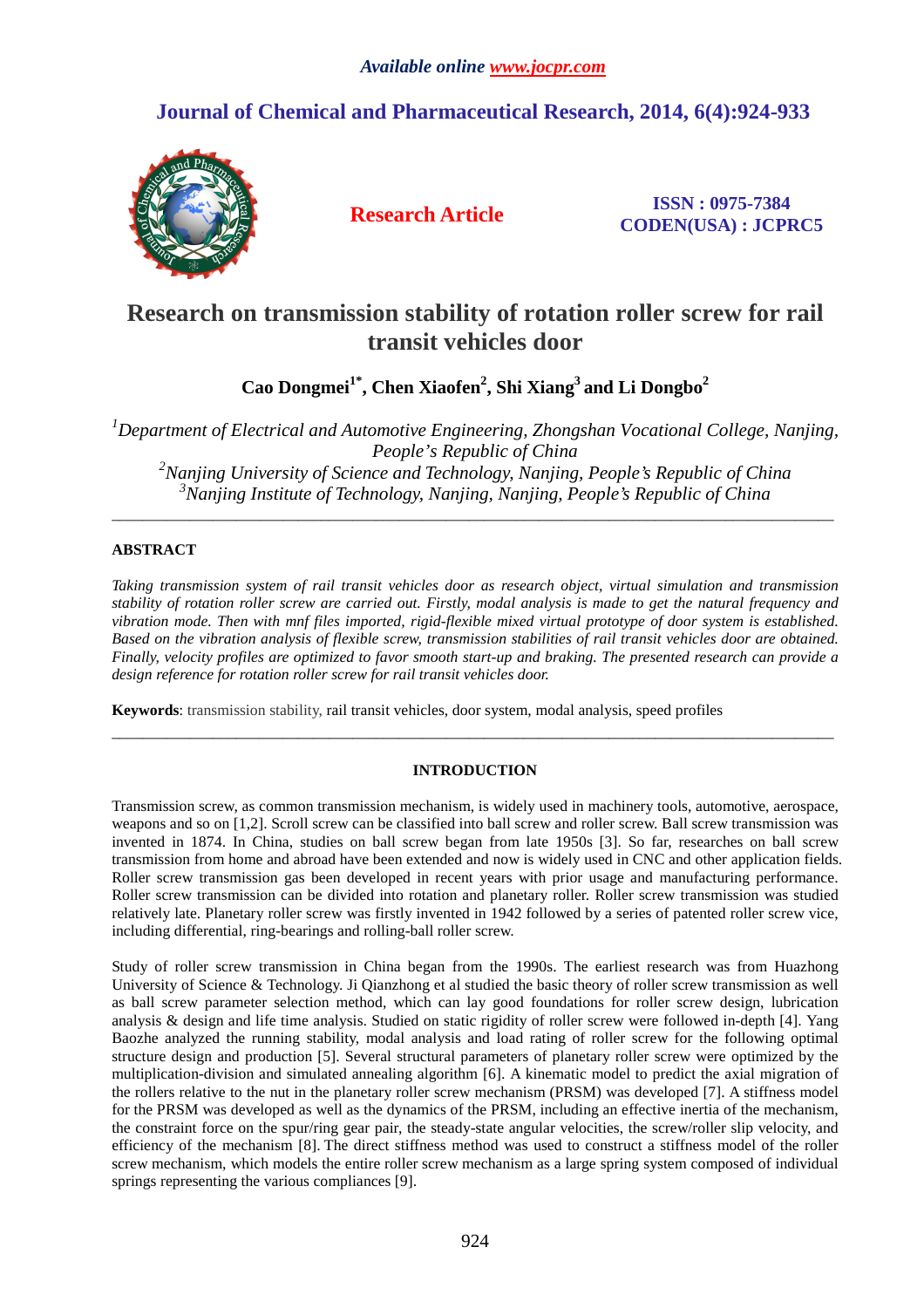At present, researches on rotation roller screw are seldom reported. The presented research seeks to research on the transmission stability of rotation roller screw in order to lay good foundation for engineering practice and promote the use of rotation roller screw.

*\_\_\_\_\_\_\_\_\_\_\_\_\_\_\_\_\_\_\_\_\_\_\_\_\_\_\_\_\_\_\_\_\_\_\_\_\_\_\_\_\_\_\_\_\_\_\_\_\_\_\_\_\_\_\_\_\_\_\_\_\_\_\_\_\_\_\_\_\_\_\_\_\_\_\_\_\_*

#### **EXPERIMENTAL SECTION**

#### **Modal analysis of crew structure**

Modal analysis is used to analyze the vibration characteristics of the structure to obtain the natural frequencies and vibration mode, which is the basis of kinetic analysis. According to the results of modal analysis, design engineers for structure design can make natural frequency avoid the external excitation frequency. Therefore, before analyzing the transmission stability of door system, it is of great need to carry out modal analysis of screw. The supporting way has great importance to modal analysis. The supporting of screw is as shown in Figure 1.



**Figure.1. Supporting way of screw** 

Constraints Definitions are as follows:

1) Left side: Fix movement freedom of X, Y, Z and rotational freedom of Y, Z;

2) The middle and right side: Fixed direction movement freedom of Y, Z;

Modal evaluation mainly depends on lower modes. The below are the first four modal analysis results of screw below based on ANSYS.





**c) 3-order modal analysis d) 4-order modal analysis** 

**Figure.2. The first four modal analysis results** 

**Table.1. Natural frequency of the first four modal analysis** 

| Modal analysis    | 1-order | $\sqrt{2}$ -order $\sqrt{3}$ -order |       | 4-order |
|-------------------|---------|-------------------------------------|-------|---------|
| Natural frequency | 42.48   | 42.60                               | 76.49 |         |

As can be seen from the above results of modal analysis, 1-order frequency of screw is 42.48HZ. The vibration mode of the first four modal analysis is bending plus torsion in XY and XZ plane. It is obvious that smaller natural frequency will result in larger vibration during operations.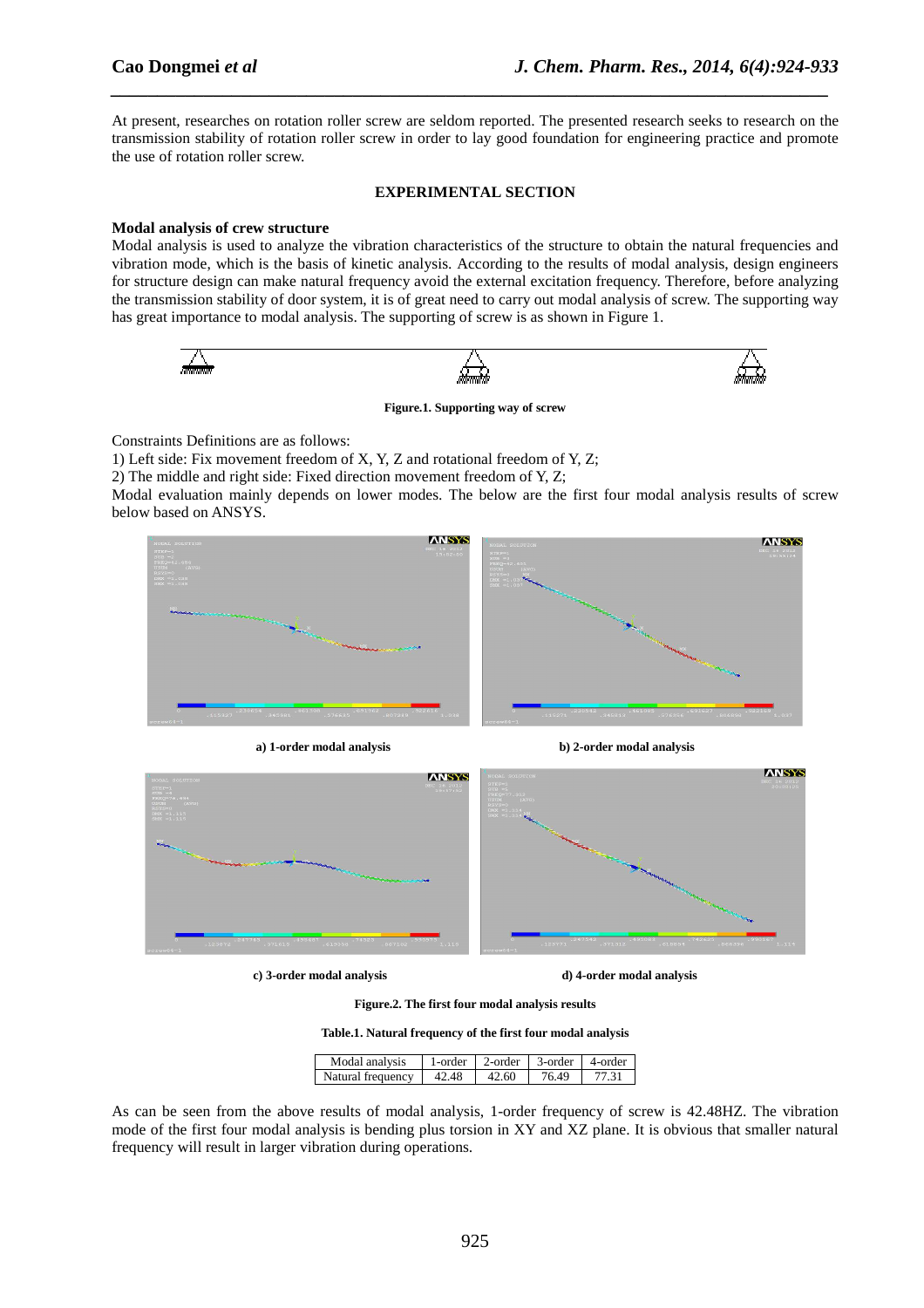#### **Transmission stability analysis of rotation roller screw**

Screw belongs to slender with small natural frequency, which is very important to smooth motion of door system. Rigid-flexible coupling analysis of ADAMS software [10] is utilized to study the transmission stability of door system as shown in Figure 3.

*\_\_\_\_\_\_\_\_\_\_\_\_\_\_\_\_\_\_\_\_\_\_\_\_\_\_\_\_\_\_\_\_\_\_\_\_\_\_\_\_\_\_\_\_\_\_\_\_\_\_\_\_\_\_\_\_\_\_\_\_\_\_\_\_\_\_\_\_\_\_\_\_\_\_\_\_\_*



**Figure.3. Analysis procedure of transmission stability** 

The key component with the greatest impacts of transmission stability on door system is the screw. So during rigid-flexible coupling simulation[11], the screw is considered as flexible, and the rest as rigid. By accessing the motion of screw node, the analysis results are as shown in Figure 4 and 5.



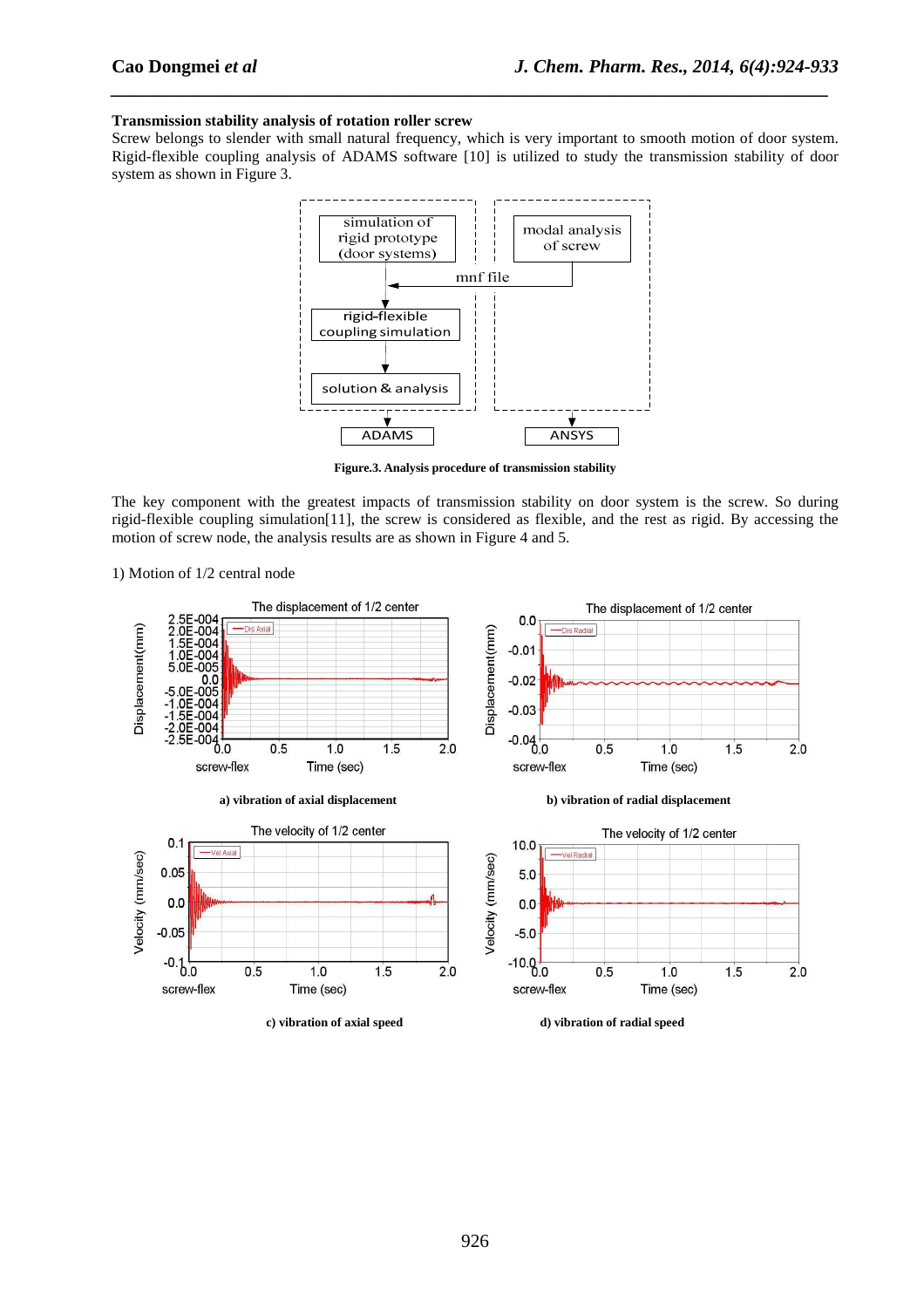

**Figure.4. Screw vibration of 1/2center** 

It can be concluded from Figure 4 that centroid vibration of screw during operations is small. Axial displacement amplitude is about 10<sup>-4</sup>mm, velocity amplitude of 0.1mm/s or so, and acceleration amplitude of about 50 mm/s<sup>2</sup>. Radial displacement amplitude is about 0.05mm, velocity amplitude 20mm/s or so, acceleration amplitude is about  $10^4$  mm/s<sup>2</sup>. It is obvious that displacement of  $1/2$  center is smaller due to the support in the centroid of screw.

2) Motion of 1/4 central node

During operations, the biggest vibrations occur in the 1/4 and 3/4 position of screw. The vibration of 1/4 screw are measured as shown in Figure 5.



**Figure.5. Screw vibration of 1/4 center**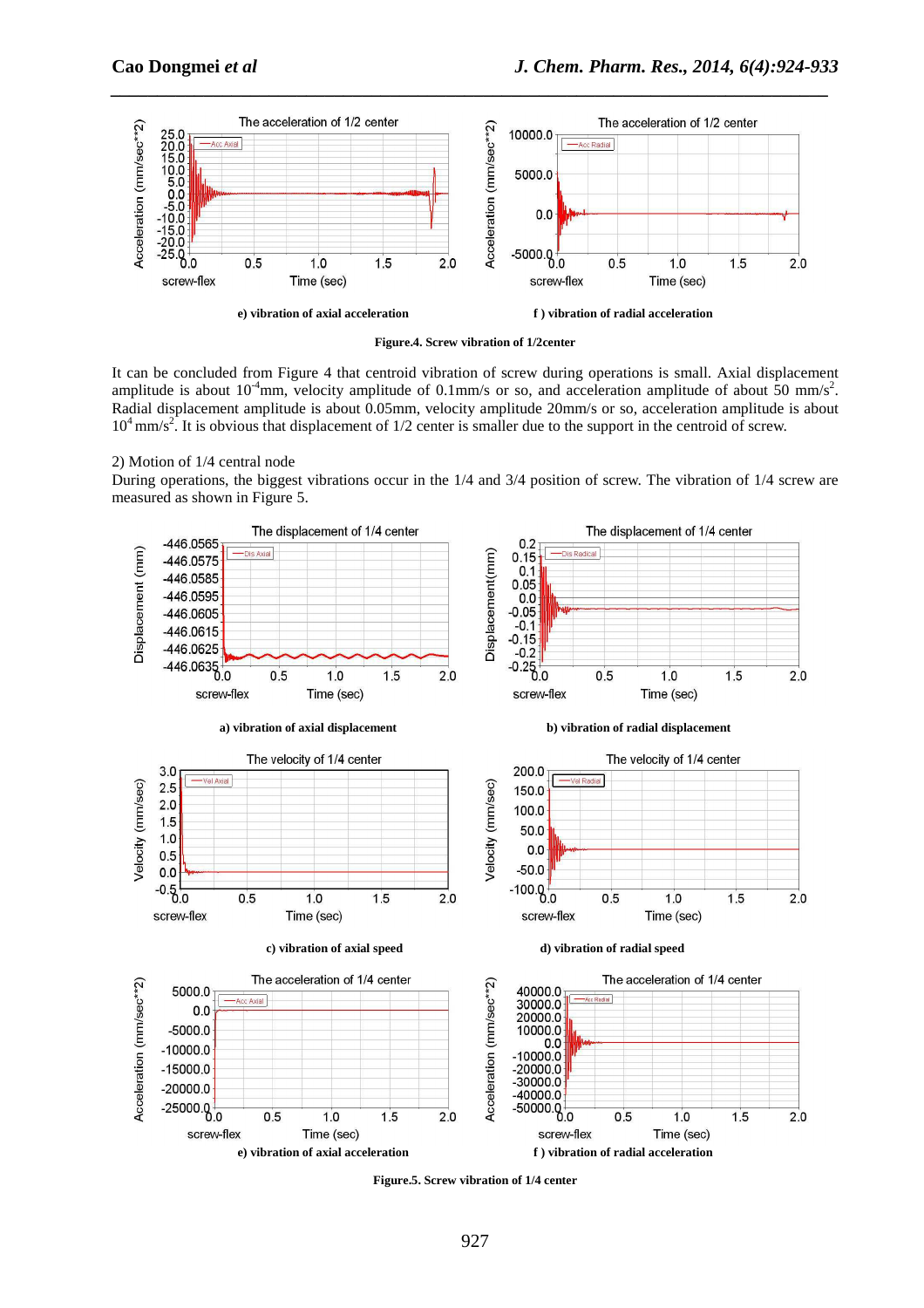It can be concluded from Figure 4 that vibration of 1/4 screw during operations is big. Axial displacement amplitude is about 0.07mm, velocity amplitude of 3mm/s or so, and acceleration amplitude of about  $2.5 \times 10^4$  mm/s<sup>2</sup>. Radial displacement amplitude is about 0.4 mm, velocity amplitude 250 mm/s or so, acceleration amplitude is about  $6.5 \times 10^4$  mm/s<sup>2</sup>.

*\_\_\_\_\_\_\_\_\_\_\_\_\_\_\_\_\_\_\_\_\_\_\_\_\_\_\_\_\_\_\_\_\_\_\_\_\_\_\_\_\_\_\_\_\_\_\_\_\_\_\_\_\_\_\_\_\_\_\_\_\_\_\_\_\_\_\_\_\_\_\_\_\_\_\_\_\_*

It is obvious that the vibration of screw during operations is relatively big due to the smaller due to the slender structure. The length of transmission structure needs to shorten for transmission stability improvement.

#### **RESULTS AND DISCUSSION**

The durations of accelerated switch and decelerated braking of door system are very short with big acceleration and deceleration. It is of great importance for door system whether to switch and brake smoothly. Therefore, it is significant to select a reasonable velocity profile. During operations, rotary drive is applied, the input member of which is the screw. So, angular velocity and angular acceleration are considered as profile optimization objectives.

1) Analysis and simulation of constant acceleration start-up

The velocity profile of constant acceleration start-up[12,13] is illustrated in Figure 6.



**Figure.6. Velocity profile of uniform acceleration start-up** 

Let the acceleration denoted by *a* and the hodometer by *H*, then:

$$
H = at_1^2 + at_1t_2
$$
  

$$
T = 2t_1 + t_2
$$

Motion settings are as: Type-Velocity; Function-IF( time-0.25 : -10400d\*time , -2600d , IF( time-1.75 : -2600d ,  $-2600d$ , IF( time-2 :  $10400d*$  time-20800d, 0d, 0d)). The simulation result is shown in Figure 7.



**Figure.7. Simulation of velocity profile with constant acceleration start-up** 

From Figure 7, it can be seen that uniform acceleration start-up arises slight fluctuations of discontinuous velocity and significant fluctuations of acceleration, which will result in bad impacts on system stability.

2) Analysis and Simulation of uniformly-varied acceleration start-up

The velocity profile of uniformly-varied acceleration start-up is illustrated in Figure 8.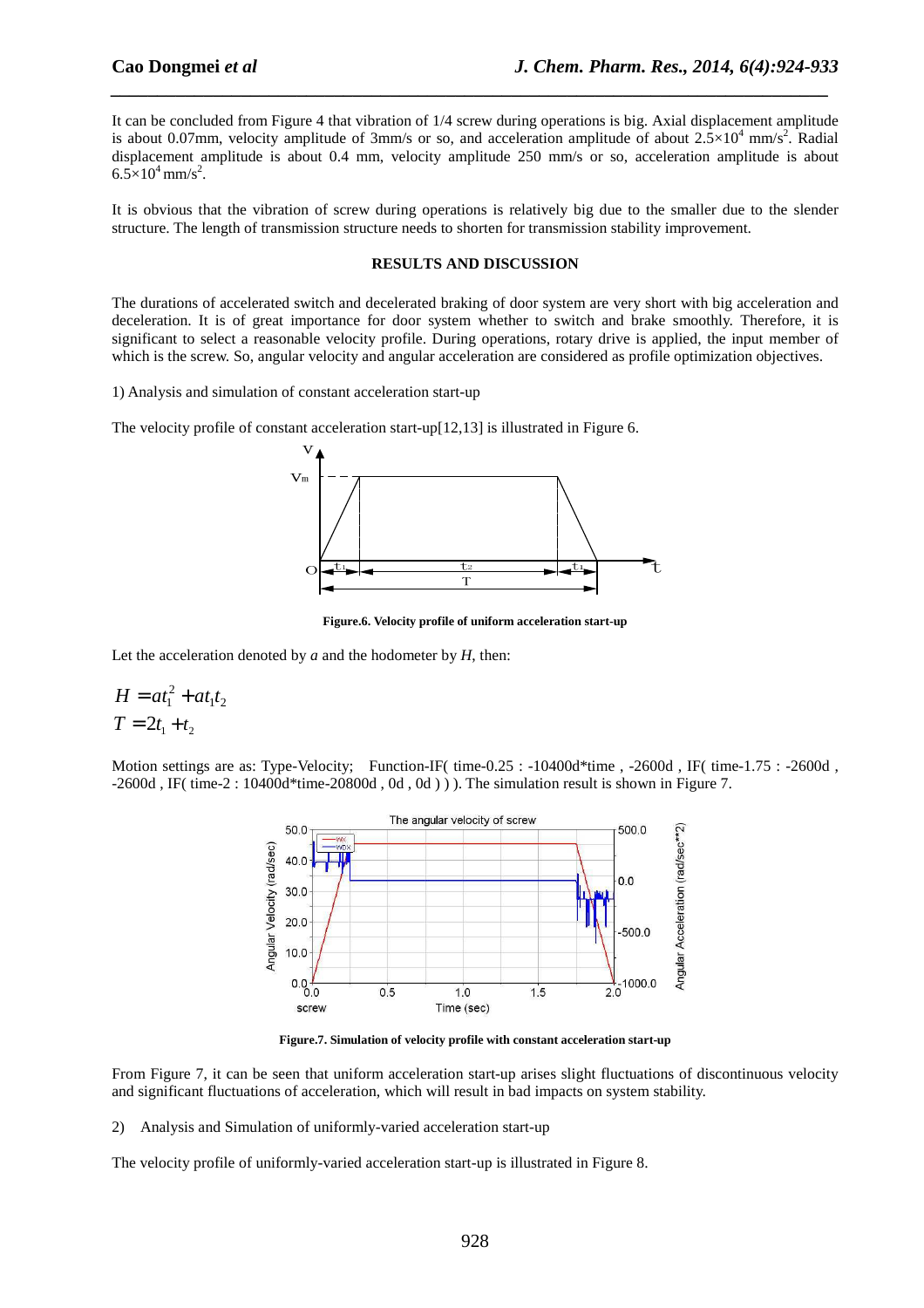

**Figure.8. Velocity profile of uniformly-varied acceleration start-up** 

Let change curvature of acceleration denoted by*ρ*and the hodometer by *H*, then:

When 
$$
t = t_1
$$
,  $v_m = \frac{1}{2}\rho t_1^2$   
\n
$$
H = 2 \int_0^{t_1} v(t) dt + v_m t_2 = \frac{\rho t_1^3}{4} + \frac{1}{2}\rho t_1^2 t_2
$$

$$
T=2t_1+t_2
$$

Motion settings are as: Type: Acceleration; Function: IF(time-0.125:-160000d\*time, -20000d, IF(time-0.25: 160000d\*time-40000d,0d,IF(time-1.75:0d,0d,IF(time-1.875:160000d\*time-280000d,20000d,IF( time-2:-160000d\*ti me+320000d,0d,0d))))). The simulation result is shown in Figure 9.



**Figure.9. Simulation of velocity profile with uniformly-varied acceleration start-up** 

According to the results shown in Figure 9, it can be drawn that uniformly-varied acceleration start-up arises significant fluctuations a significant acceleration, which will result in bad impacts on system stability.

2) Analysis and Simulation of uniformly-varied acceleration start-up

The velocity profile of uniformly-varied acceleration start-up is illustrated in Figure 8.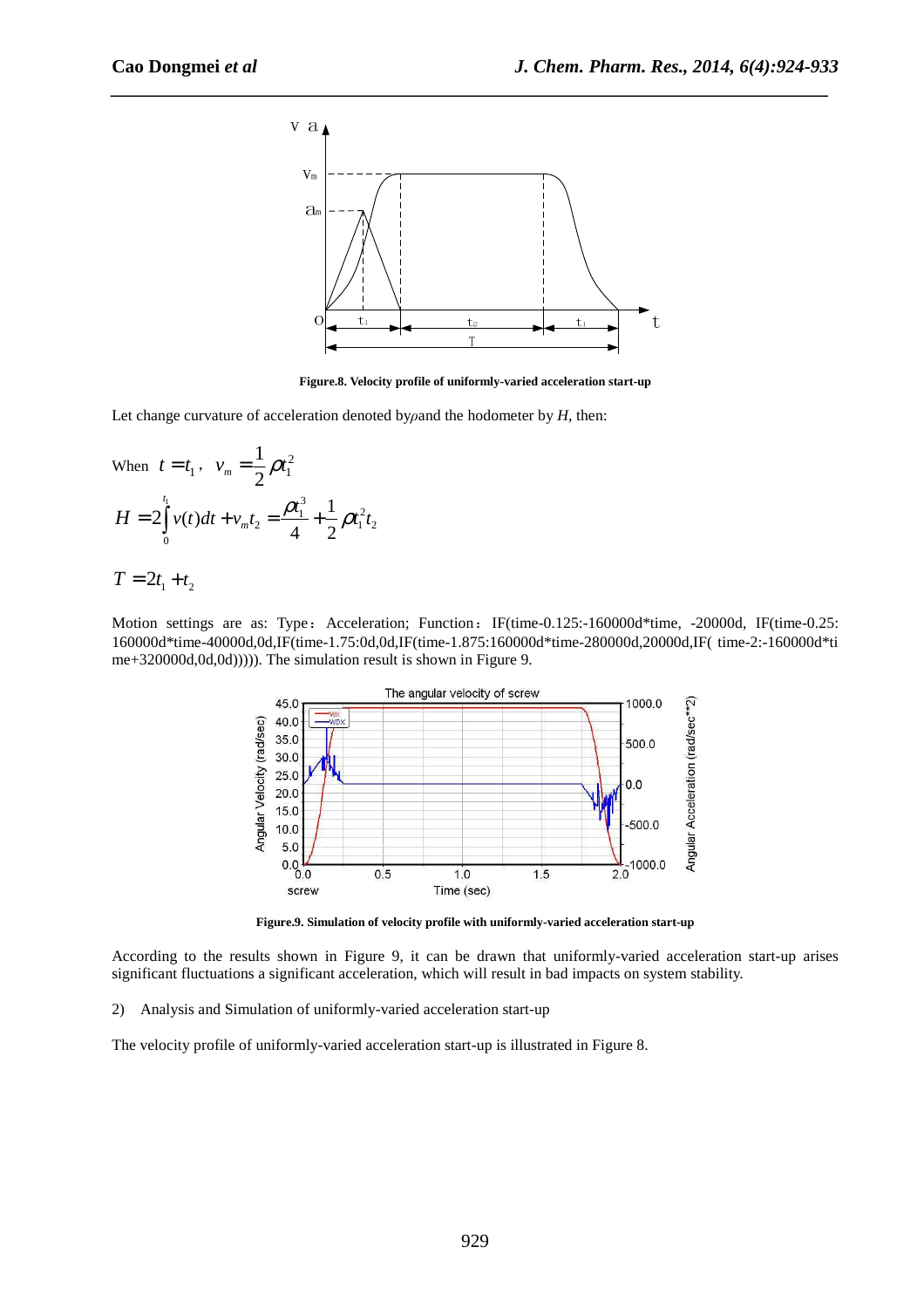

**Figure.8. Velocity profile of uniformly-varied acceleration start-up** 

Let change curvature of acceleration denoted by*ρ*and the hodometer by *H*, then:

When  $t = t_1$ ,  $v_m = \frac{1}{2} \rho t_1^2$ 1 1  $v_m = \frac{1}{2}\rho t$  $\int v(t)dt + v_m t_2 = \frac{\rho t_1^3}{4} + \frac{1}{2}\rho t_1^2 t_2$ 0  $(t)dt + v_{m}t_{2} = \frac{\rho t_{1}^{3}}{1} + \frac{1}{2}$ 4 2 2 *t m*  $H = 2 \int_0^1 v(t) dt + v_m t_2 = \frac{\rho t_1^3}{4} + \frac{1}{2} \rho t_1^2 t_2$ 

$$
T=2t_1+t_2
$$

Motion settings are as: Type : Acceleration; Function : IF( time-0.125:-160000d\*time,-20000d, IF(time-0.25:160000d\*time-40000d,0d,IF(time-1.75:0d,0d,IF(time-1.875:160000d\*time-280000d,20000d,IF( time-2: -160000d\*time+320000d,0d,0d ))))). The simulation result is shown in Figure 9.



**Figure.9. Simulation of velocity profile with uniformly-varied acceleration start-up** 

According to the results shown in Figure 9, it can be drawn that uniformly-varied acceleration start-up arises significant fluctuations a significant acceleration, which will result in bad impacts on system stability.

3) Analysis and Simulation of acceleration start-up with sine functions

The velocity profile of acceleration start-up with sine function is illustrated in Figure 10.



**Figure.10. Velocity profile of acceleration start-up with sine functions**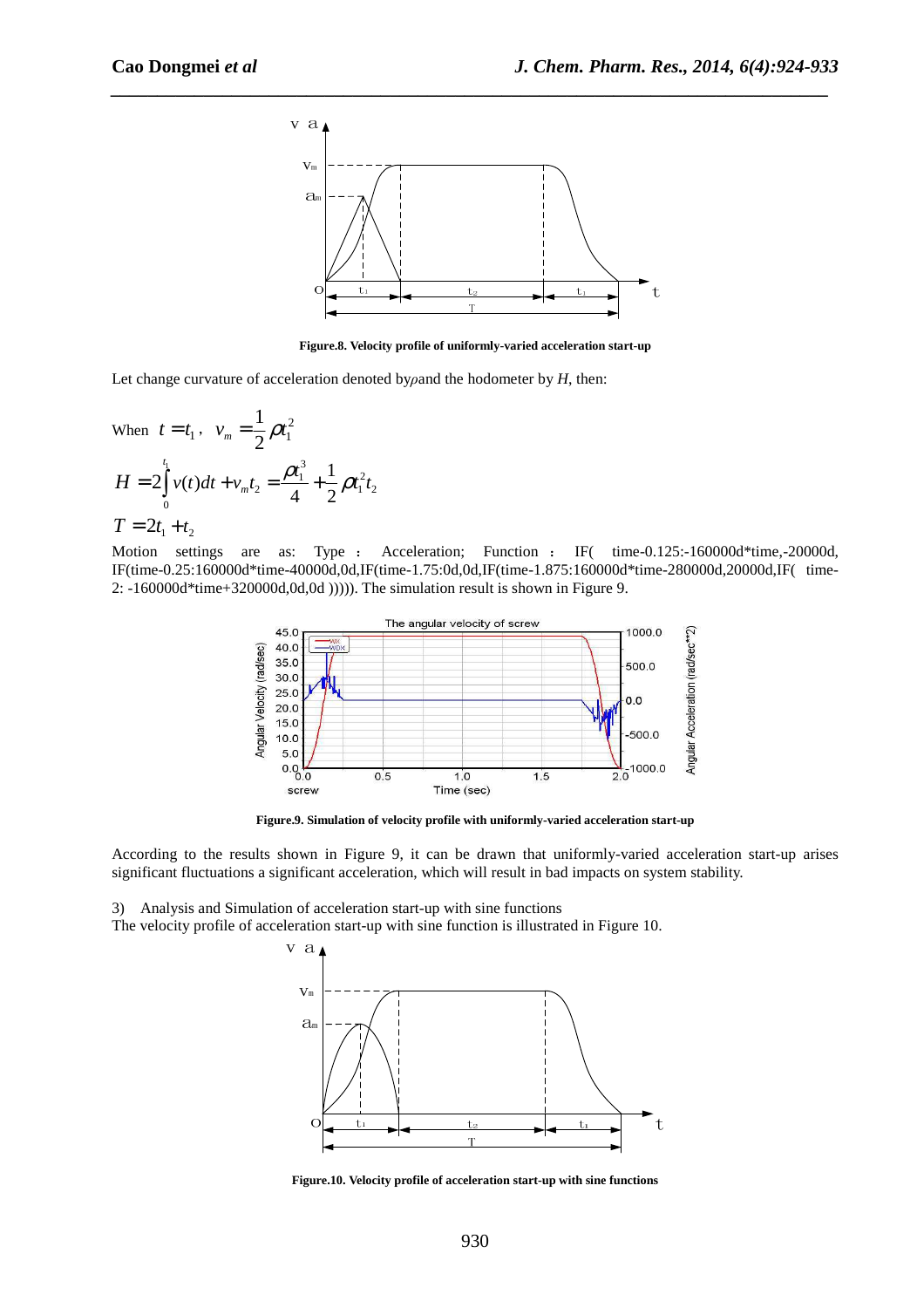Let change curvature of acceleration denoted by*ρ*and the hodometer by *H*, then:

$$
a = A\omega \sin(\omega t), \text{ where } A\omega = a_m, \quad \omega = \frac{\pi}{t_1}
$$
  
\n
$$
v = A(1 - \cos(\omega t)), \quad v_{t = \frac{t_1}{2}} = A
$$
  
\n
$$
H_1 = A\left(t_1 - \frac{\sin(\omega t_1)}{\omega}\right)
$$
  
\n
$$
v_m = A(1 - \cos(\omega t_1)) = 2A
$$
  
\n
$$
H_2 = v_m t_2 = At_2 (1 - \cos(\omega t_1))
$$
  
\n
$$
H = A\left(2t_1 - \frac{2\sin(\omega t_1)}{\omega} + t_2 - t_2\cos(\omega t_1)\right)
$$

Motion settings are as: Type: Acceleration; Function: IF(time-0.25:-16000d\*SIN(PI/0.25\* time),0d,IF(time-1.75:0d,0d,IF(time-2:16000d\*SIN( PI/0.25\*(time-1.75) ),0d,0d))). The simulation result is shown in Figure 11.

*\_\_\_\_\_\_\_\_\_\_\_\_\_\_\_\_\_\_\_\_\_\_\_\_\_\_\_\_\_\_\_\_\_\_\_\_\_\_\_\_\_\_\_\_\_\_\_\_\_\_\_\_\_\_\_\_\_\_\_\_\_\_\_\_\_\_\_\_\_\_\_\_\_\_\_\_\_*



**Figure.11. Simulation of velocity profile with uniformly-varied acceleration start-up** 

According to the results shown in Figure 11, it can be drawn that uniformly-varied acceleration start-up get smooth velocity with small acceleration fluctuation. However, the acceleration duration is long with low efficient.

Based on the above analysis, an optimized "sine+constant" acceleration start-up is proposed, which inherits the advantages of acceleration start-up with sine functions with improved efficiency. The velocity profile of acceleration start-up with sine function is illustrated in Figure 12.



**Figure.12. Velocity profile of "sine+constant" acceleration start-up** 

OA motion:

$$
a = A\omega \sin(\omega t)
$$
, where  $A\omega = a_m$ ,  $\omega = \frac{\pi}{2t_A}$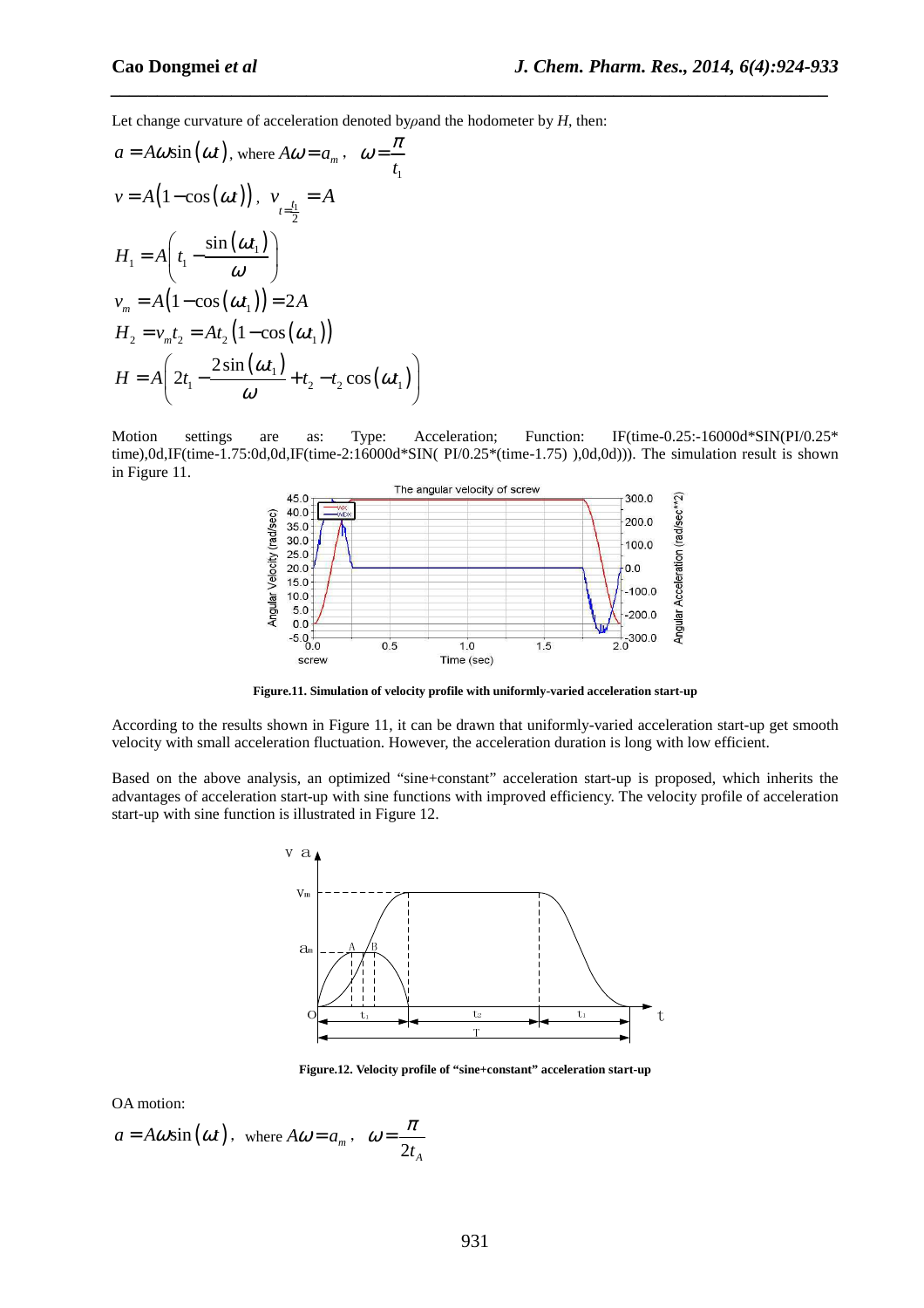$$
v = A(1 - \cos(\omega t)), \text{ when } t = t_A, v_A = A
$$
  
\n
$$
H = A\left(t - \frac{\sin(\omega t)}{\omega}\right), \text{ when } t = t_A, H_A = A\left(t_A - \frac{\sin(\omega t_A)}{\omega}\right)
$$
  
\nAB motion:  
\n
$$
v = A + A\omega(t - t_A), \text{ when } t = t_B, v_B = v_A + A\omega(t_B - t_A)
$$
  
\n
$$
H = H_A + v_A(t - t_A) + \frac{1}{2}A\omega(t - t_A)^2,
$$
  
\n
$$
when t = t_B, H_B = A\left(t_A - \frac{\sin(\omega t_A)}{\omega}\right) + At_{AB} + \frac{1}{2}A\omega t_{AB}^2, \text{ where } t_{AB} = t_B - t_A
$$
  
\nBC motion:

 $v = A + A \omega t_{AB} - A \cos \omega (t - t_{AB})$ , when  $t = t_1$ ,  $v_1 = A + A \omega t_{AB} - A \cos \omega (t_1 - t_{AB})$  $H = H_B + A(t - t_B) + A\omega t_{AB}(t - t_B) + \frac{A}{\omega}(1 - \sin \omega (t - t_{AB}))$ 

when 
$$
t=t_1
$$
,  $H_1 = H_B + A(t_1 - t_B) + A\omega t_{AB}(t_1 - t_B) + \frac{A}{\omega}(1 - \sin \omega (t_1 - t_{AB}))$ 

Motion with constant velocity:

$$
H_2 = v_1 t_2 = At_2 + A \omega t_{AB} t_2 - A \cos \omega (t_1 - t_{AB}) t_2
$$

Total hodometer :  $H = 2H_1 + H_2$ 

Motion settings are as: Type: Acceleration; Function: IF( time-0.25: -16000d \*SIN ( PI /0.25 \*time),0d, IF( time-1.75:0d,0d,IF( time-2 : 16000d\*SIN( PI/0.25\*(time-1.75) ),0d ,0d ) ) ). The simulation result is shown in Figure 13.



**Figure.13. Simulation of velocity profile with "sine+constant" acceleration start-up** 

From Figure 13, it can be seen that "sine+constant" acceleration start-up get smooth velocity with very small acceleration fluctuation. Moreover, the maximum acceleration is much smaller with high efficient.

#### **CONCLUSION**

In this paper, taking transmission system of rail transit vehicles door as research object, virtual simulation and transmission stability of rotation roller screw are carried out. Then, velocity profiles are optimized for better transmission stability.In summary, optimal "sine+constant" acceleration start-up applied into screw results in improved performances in start-up, braking and efficiency.

#### **Acknowledgements**

This work was financially supported by Project fund of Jiangsu Province Department of Education Philosophy and Social science (2013SJD880132) and Project funded by Zhongshan Vocational College. The supports are gratefully acknowledged.